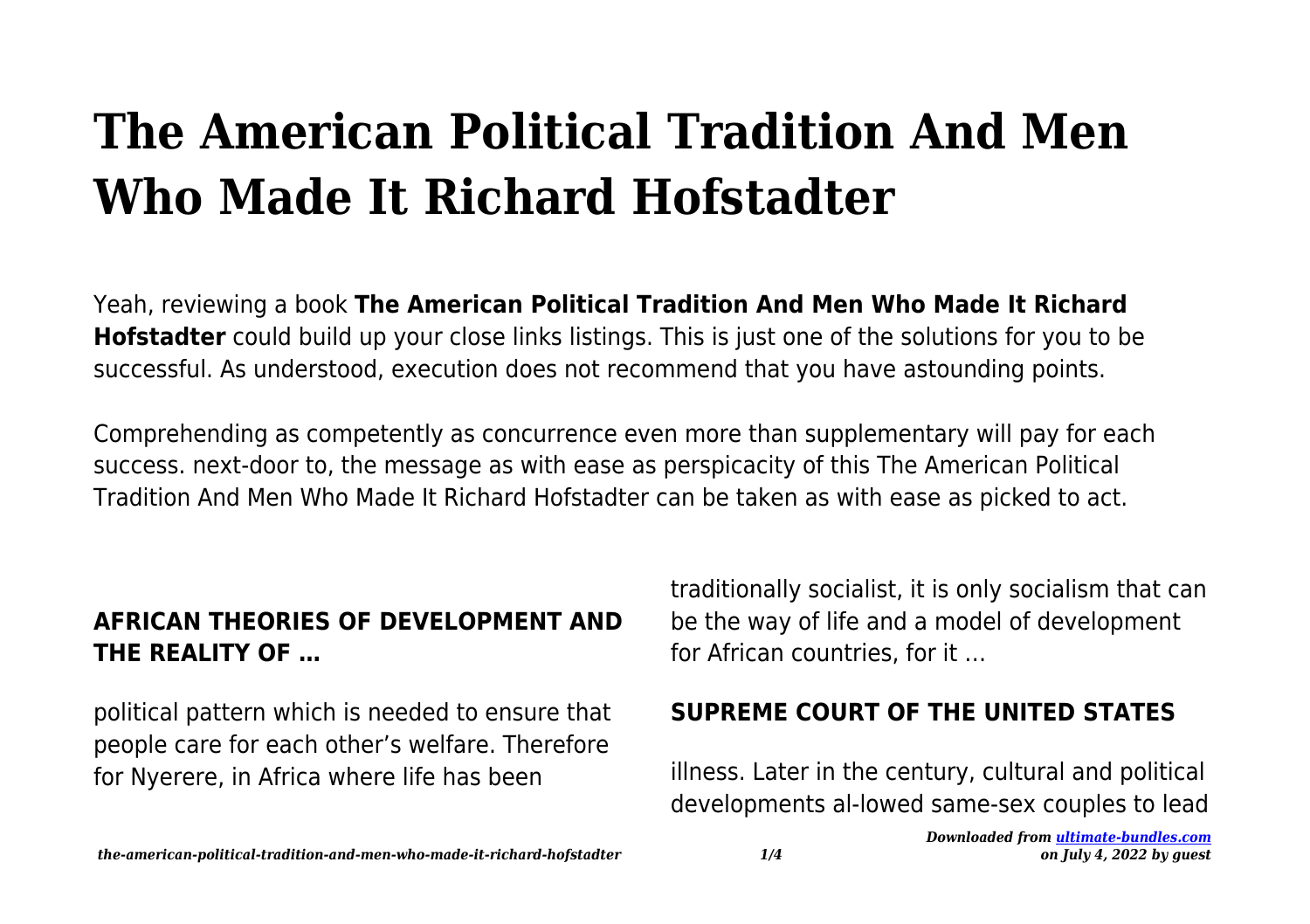more open and public lives. Extensive public and private dialogue followed, along with shifts in public atti-tudes. Questions about the legal treatment of gays and lesbians soon reached the courts, where they could be discussed in the formal dis-

### Economic Action and Social Structure: The Problem of …

American Journal of Sociology ment that the behavior and institutions to be analyzed are so constrained by ongoing social relations that to construe them as independent is a grievous misunderstanding. This article concerns the embeddedness of economic behavior. It has long been the majority view among sociologists, anthropologists, political

# SUPREME COURT OF THE UNITED STATES

Jun 24, 2022 · Guided by the history and tradition that map the essential compo-nents of the

Nation's concept of ordered liberty, the Court finds the Fourteenth Amendment clearly does not protect the right to an abor-tion. Until the latter part of the 20t h century, there was no support in American law for a constitutional right to obtain an abortion. No state

### **Film, Politics, and Ideology: Reflections on Hollywood Film in …**

growing in the public and that Hollywood was nurturing these political currents. Indeed, we argued that even liberal films ultimately helped advance the conservative cause. A cycle of liberal political conspiracy films (e.g. The Parallex View, All …

## The Colonial Roots of the Racial Fetishization of Black Women

woman who were considered "unfit" by white male political leaders, to make their own sexual and reproductive choices. Contemporary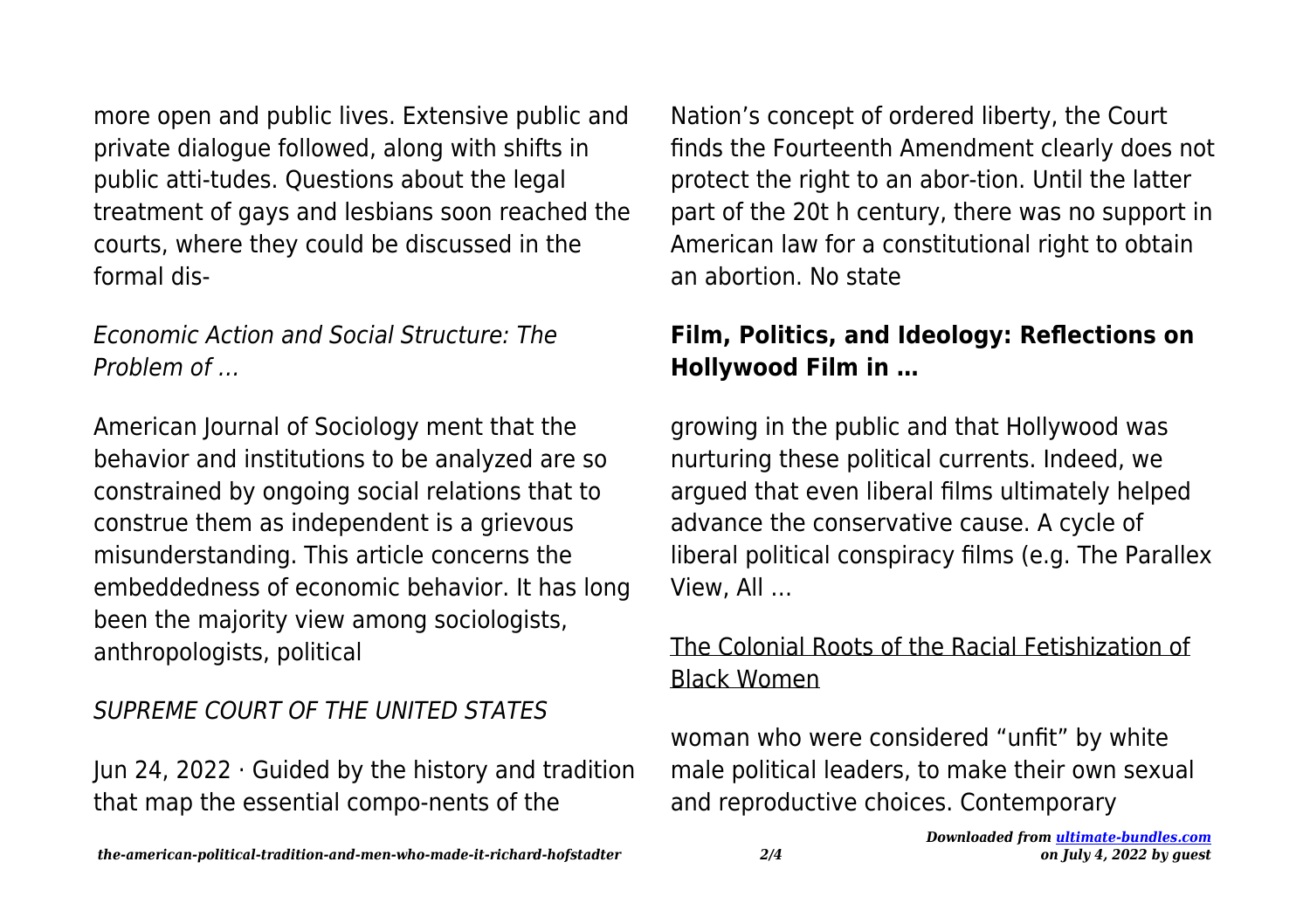Realities: American perceptions of the hypersexualized black woman has manifested in the sexual exploitation and sexual assault perpetrated against this population in the modern era. As Linda

# The New Woman: Changing Views of Women in the 1920s

5Gerda Lerner, "Women's Rights and American Feminism," American Scholar, 40 (Spring 1971), 235-48. Gerda Lerner's distinction between the women's rights movement and the broader women's emancipation movement has been adopted in the following discus-sion. She defines the former as a quest for political and legal equality and the latter as a

# **The Relationship Between Culture and Legal Systems and the …**

communication environment. For example, by contrasting the development in North American and Latin America Thatcher points out that the rhetorical traditions in North America and Latin America developed out of very different historical realities and resulted in different legal systems, cultural priorities, and communication patterns.

#### N s s - Monoskop

PASCAL: "Men are so necessarily mad, that not to be mad would amount to another form of madness"." And Dostoi evsky, in his DIARY OF A WRITER: "It is not by confining one's neighbor that one is convinced of one's own sanity." We have yet to write the history of that other form of madness, by which men, in an act of sovereign reason, con

#### Modernism - Saylor Academy

being used for the arts instead that in its original military and political context;[12] the term remained to describe movements which identify themselves as attempting to overthrow some